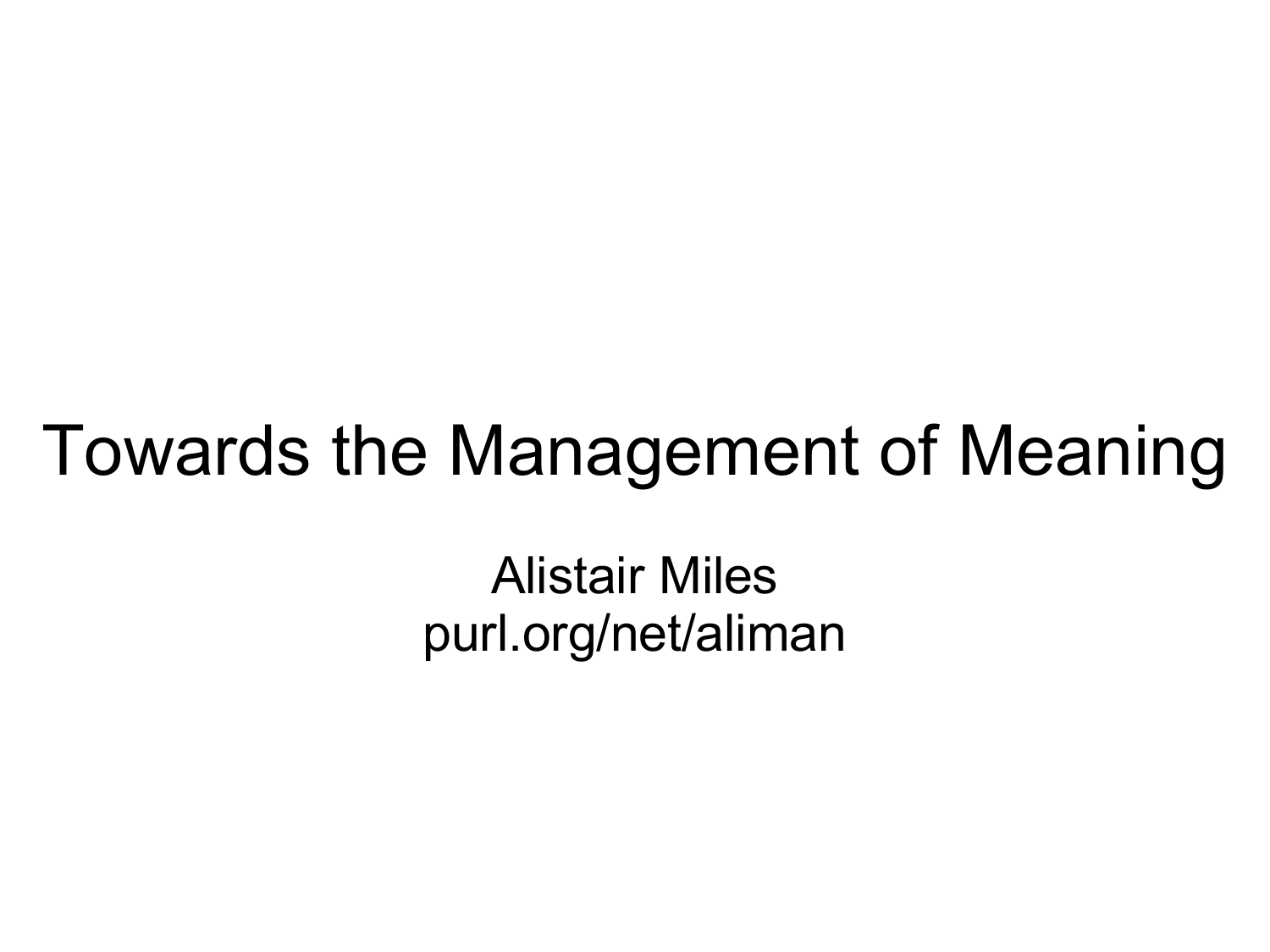### Overview

- Semantic Web Deployment WG
- Towards the Management of Meaning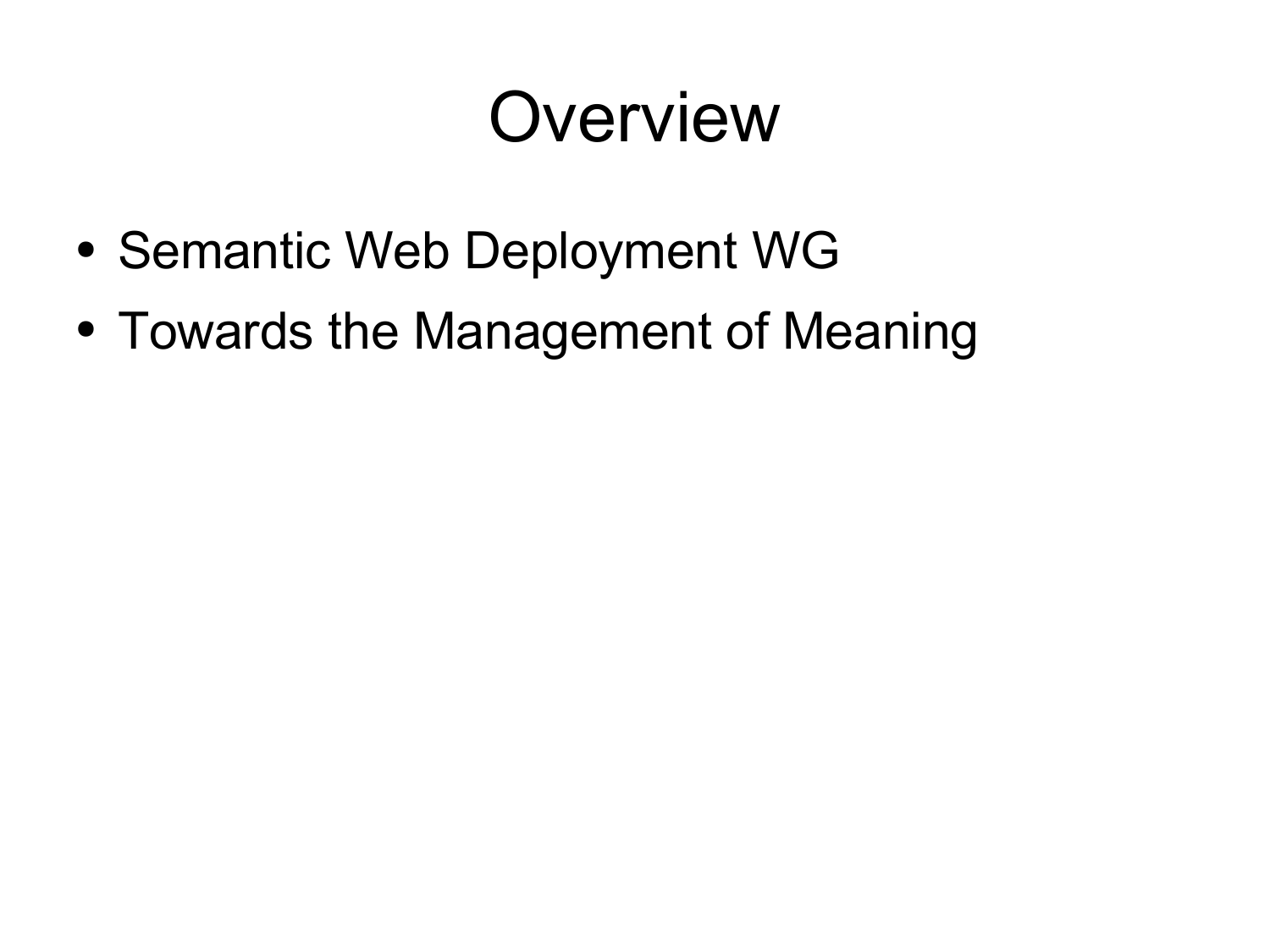## SWDWG

- Semantic Web Deployment Working Group
- w3.org/2006/07/SWD/
- Began: 10 October 2006
- Lifetime: 20 months
- Chairs:
	- Guus Schreiber
	- Thomas Baker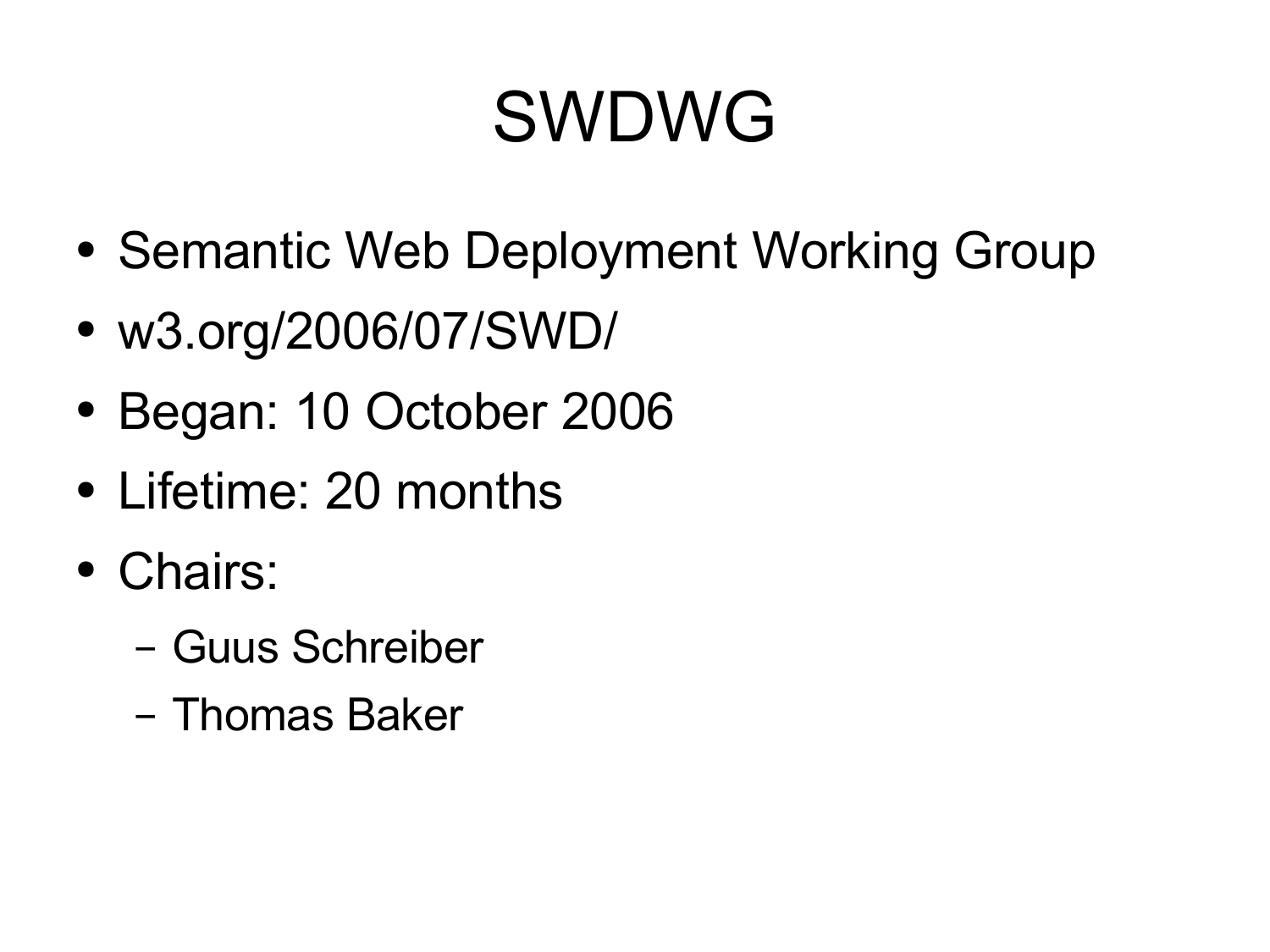### SWDWG: Work Areas

- SKOS
	- W3C Recommendation Track
- Managing and Publishing RDF/OWL Vocabularies
- Embedding RDF in XHTML (RDFa)
- Ontology Engineering Practices

• Continuation of focused work originating in previous Semantic Web Best Practices & Deployment WG (SWBPD)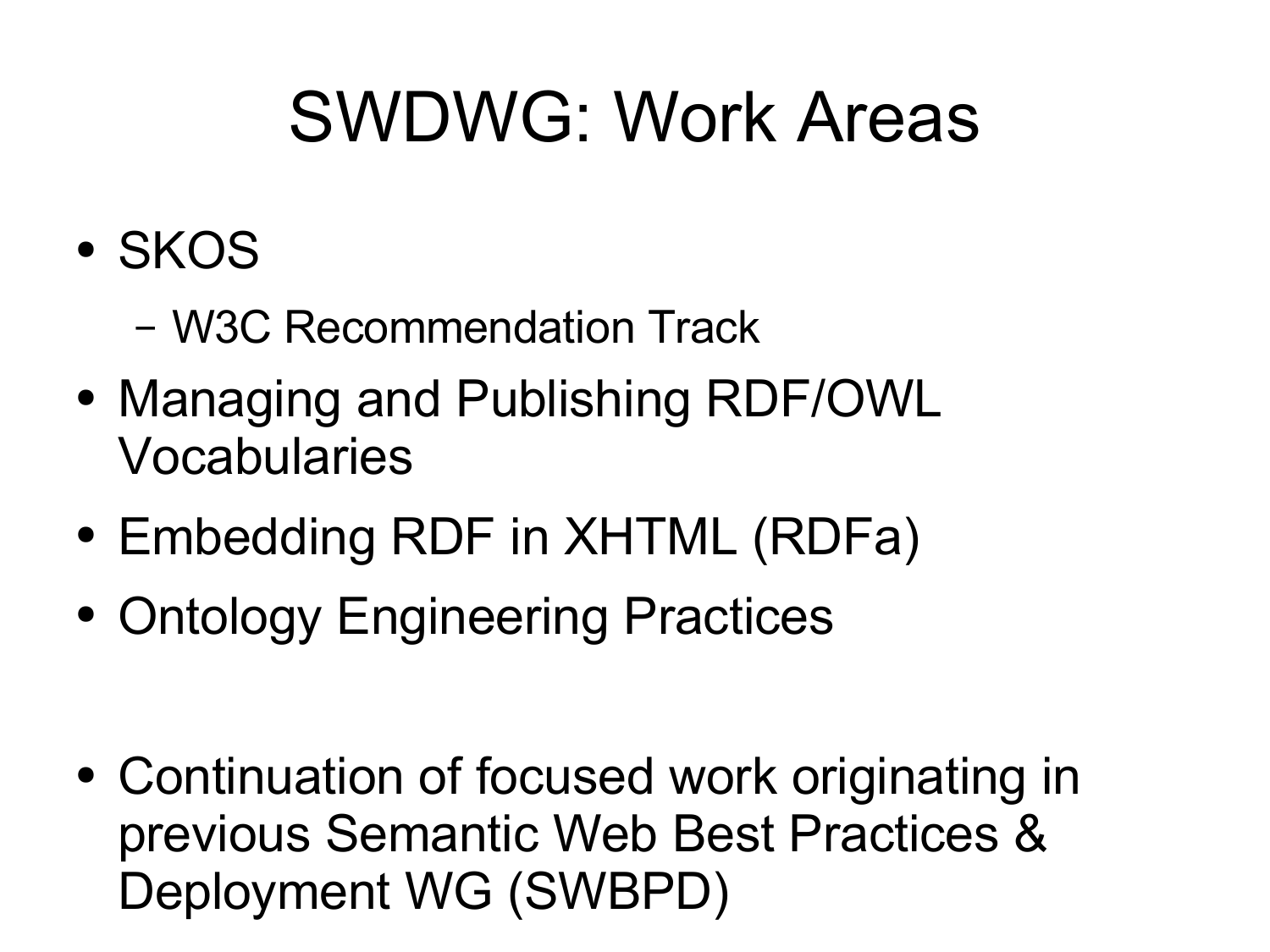### SKOS

- Simple Knowledge Organisation Systems
	- Design pattern for representing controlled structured vocabularies in RDF
- w3.org/2004/02/skos
- Working Draft (May 2005)
- Use Cases & Requirements Analysis...
	- Do you have a use case for SKOS?
	- Do you have requirements/issues?
	- (Look out for call for use cases, expected shortly)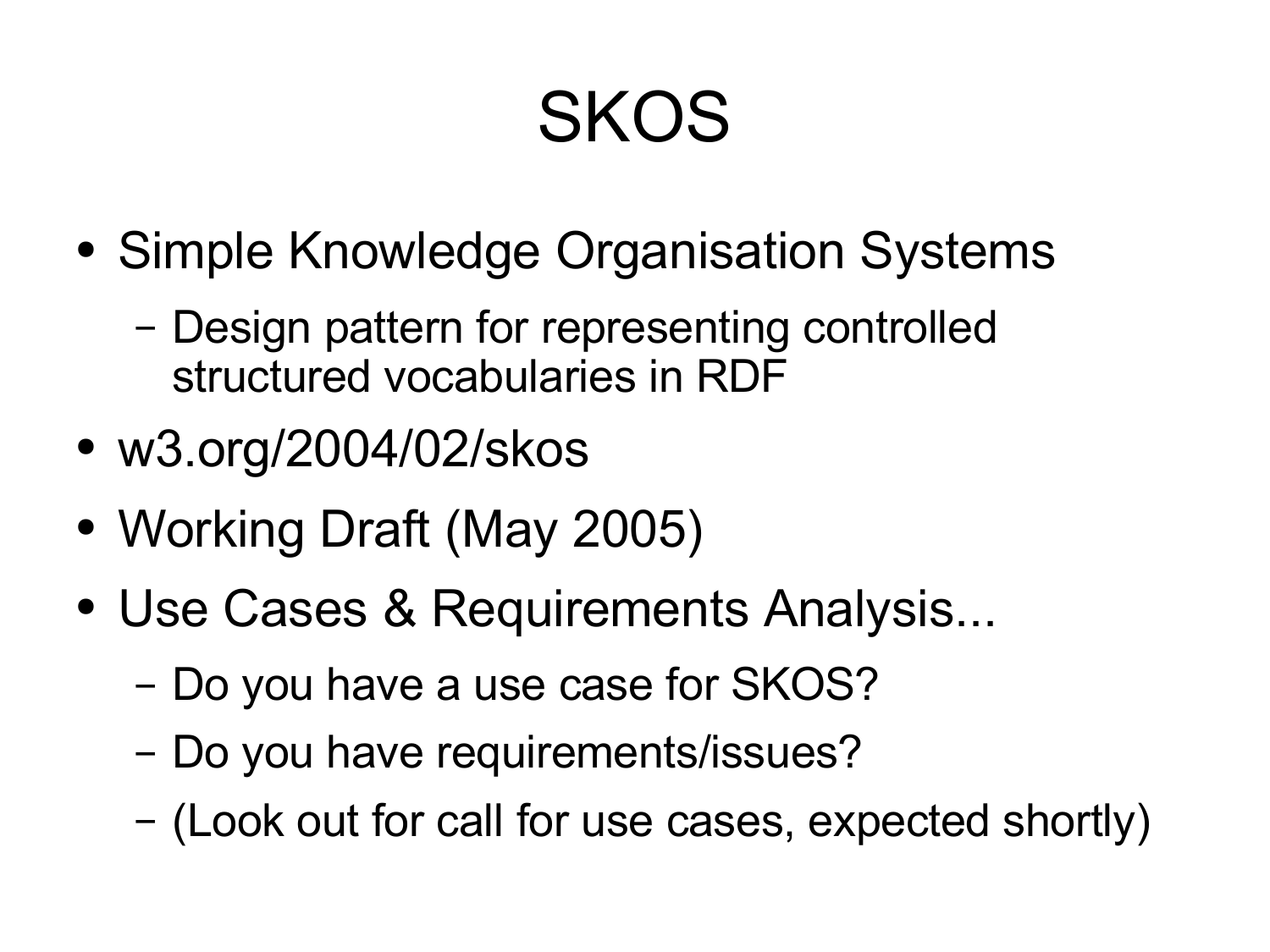# Publishing & Managing RDF (1)

- Best Practice Recipes for Publishing RDF Vocabularies
	- "The Cookbook"
	- w3.org/TR/swbp-vocab-pub/
	- Working Draft
	- To be revised ... input, comments, feedback?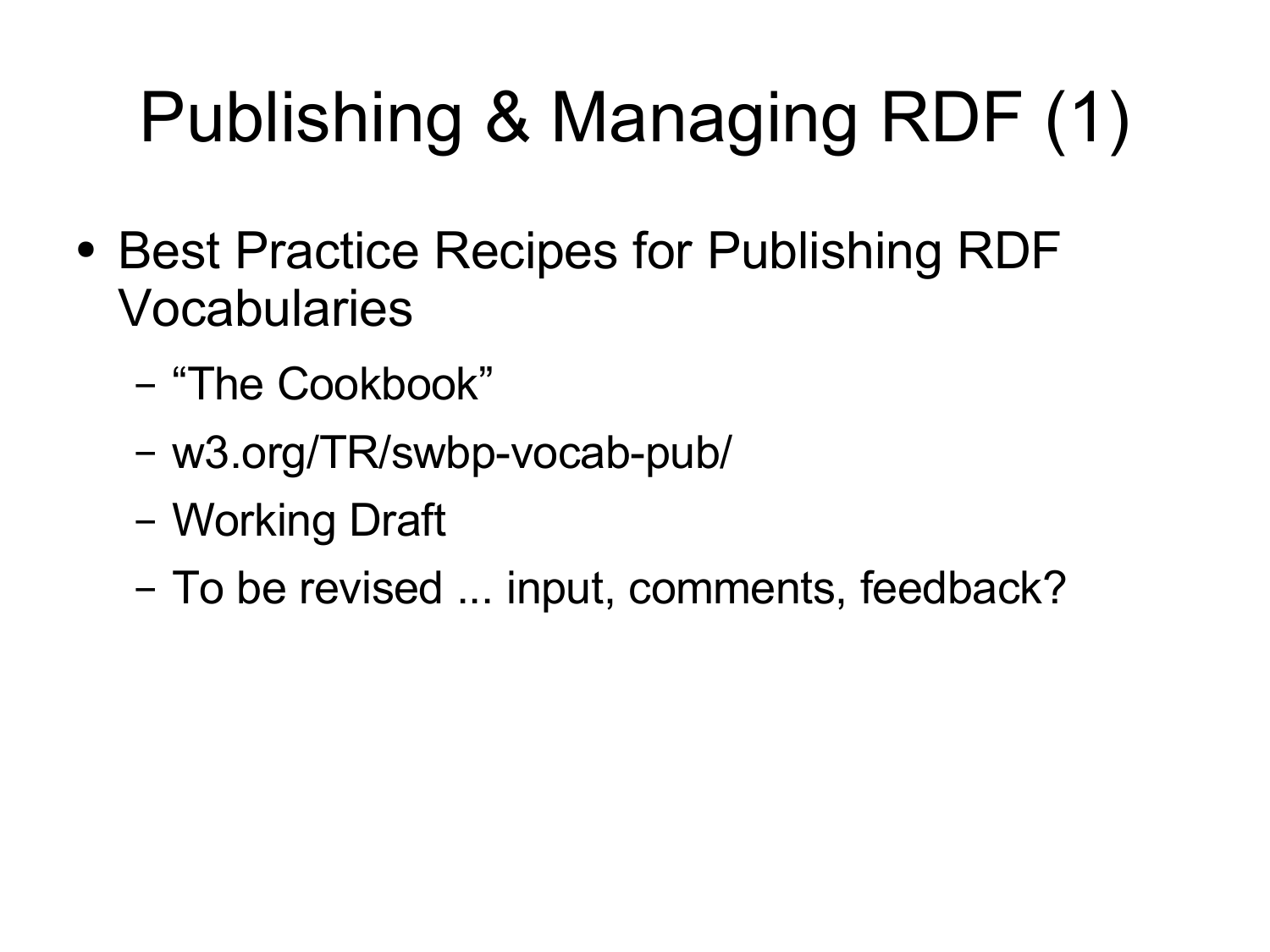# Publishing & Managing RDF (2)

- (Principles for Managing RDF Vocabularies)
	- Managing identifiers, change, version control etc.
	- Rough draft from SWBPD
	- Interested ... ?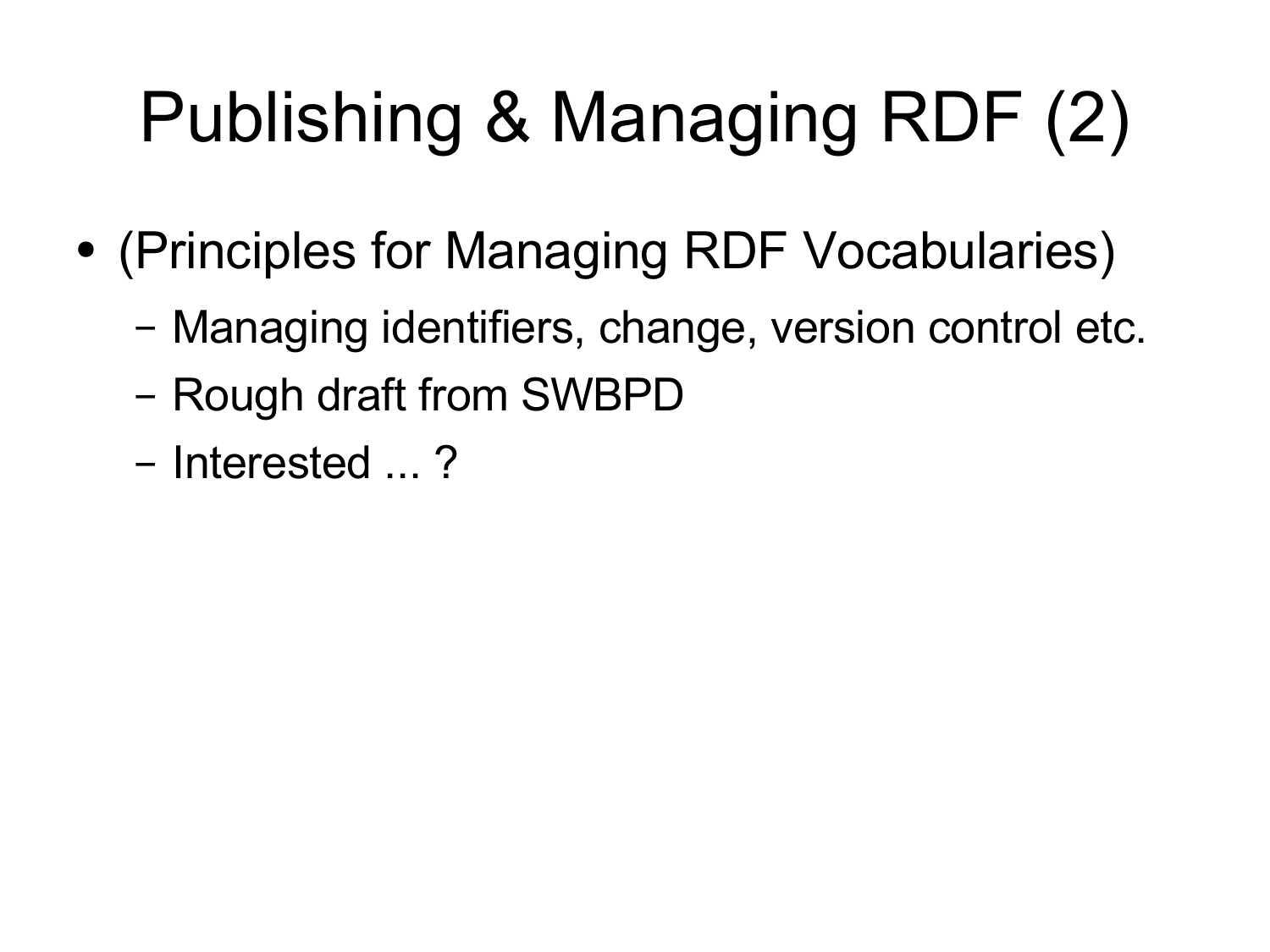## RDF in XHTML

- RDFa
	- Syntax for embedding RDF statements in XHTML
	- Makes use of existing XHTML elements and attributes ("link" , "rel" etc.)
	- Joint work with (X)HTML WG(s?)
	- RDFa Primer
		- w3.org/TR/xhtml-rdfa-primer/
		- Working Draft
	- Use cases & requirements ... ?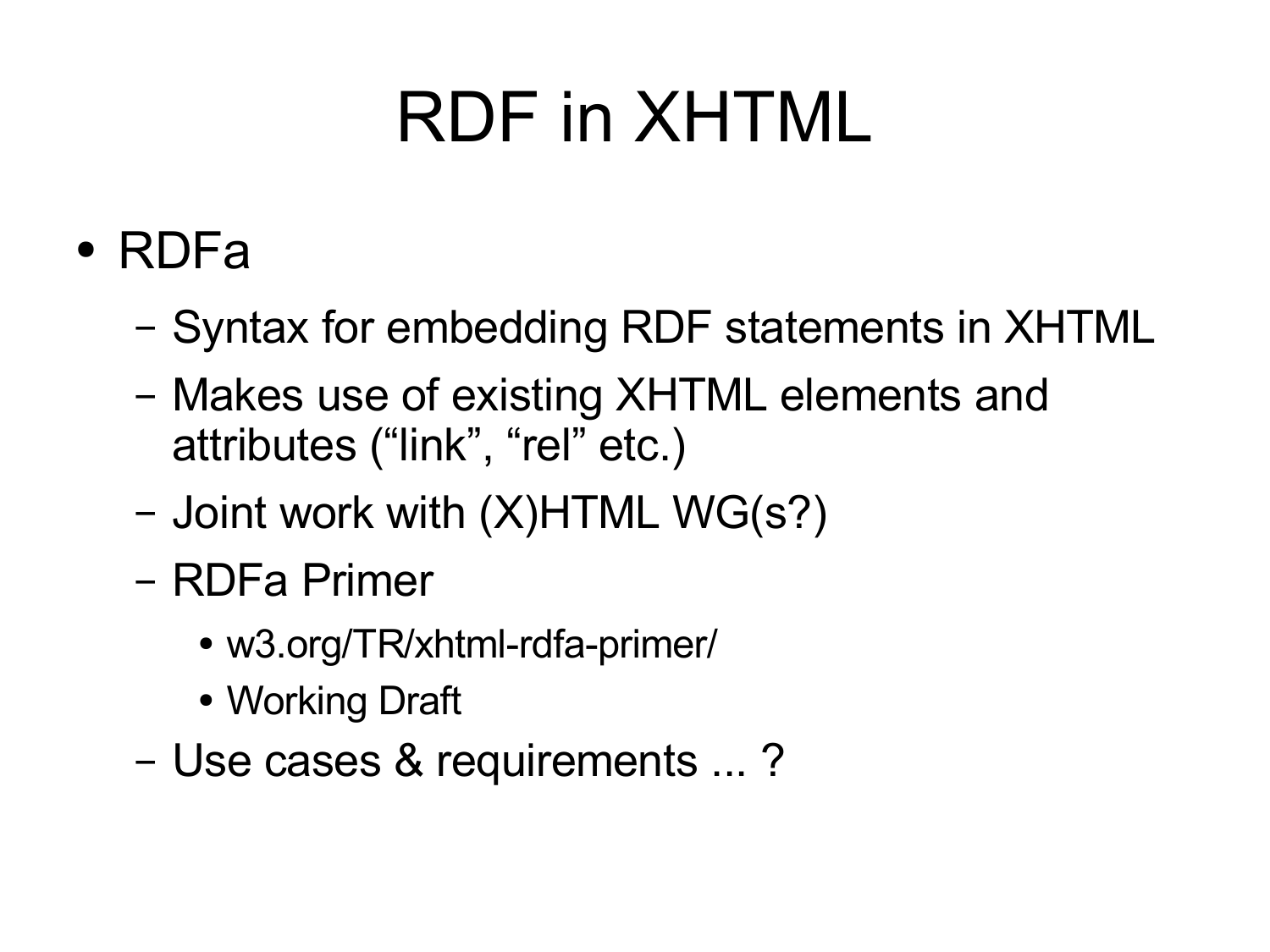# Ontology Engineering (1)

- SWBPD "OEP" task force produced ...
	- Representing Classes As Property Values on the Semantic Web (W3C Note)
	- Representing Specified Values in OWL: "value partitions" and "value sets" (W3C Note)
	- Defining N-ary Relations on the Semantic Web: Use With Individuals (Working Draft)
	- Simple Part-Whole Relations in OWL ontologies (Editor's Draft)
	- Qualified cardinality restrictions (QCRs) (Editor's Draft)
	- Time (Editor's Draft)
	- Semantic Integration (Editor's Draft)
- See w3.org/2001/sw/BestPractices/OEP/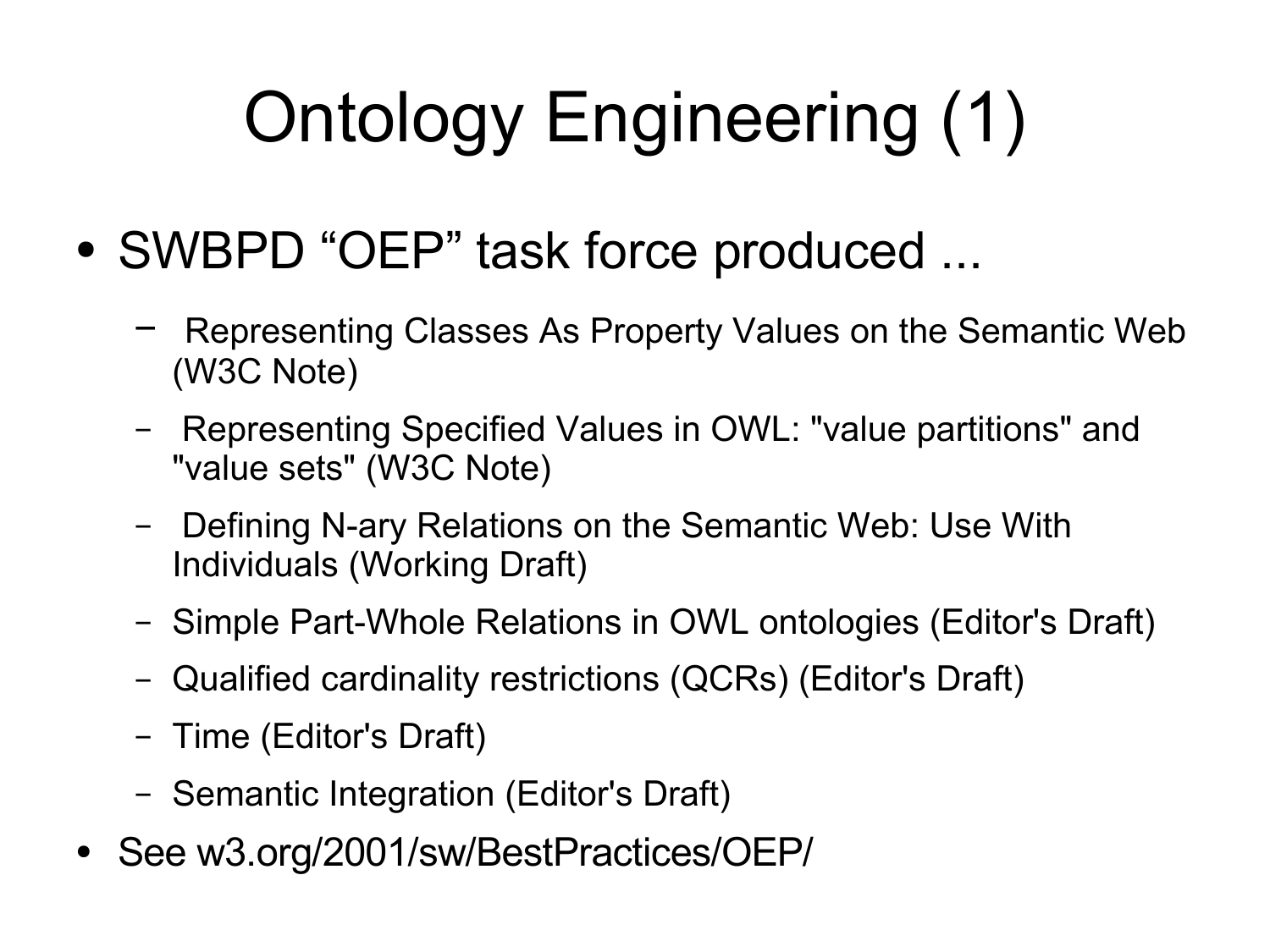# Ontology Engineering (2)

- Continue SWBPD OEP work
- Semantic Integration
	- (Ontology Alignment)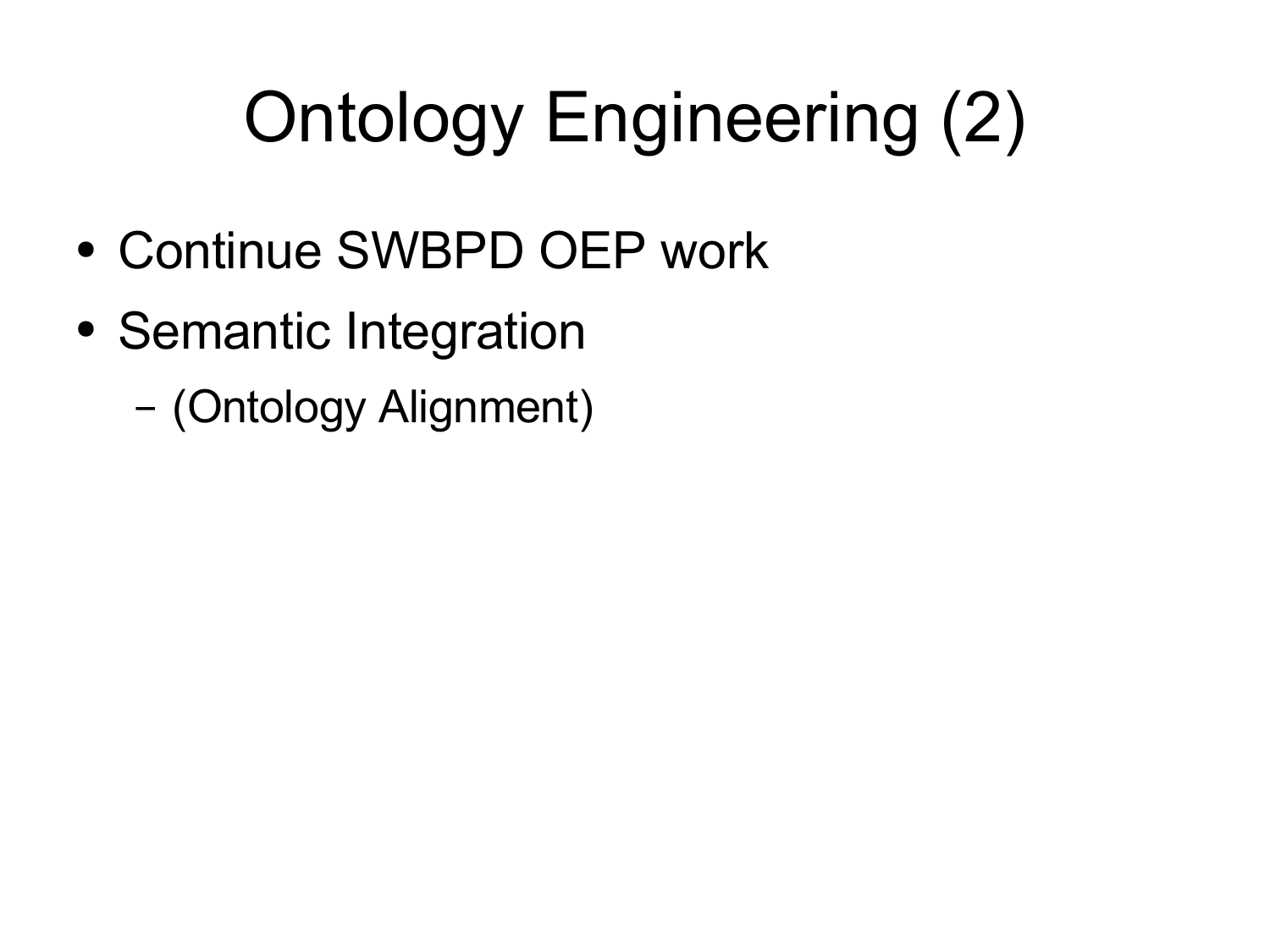#### Digression ...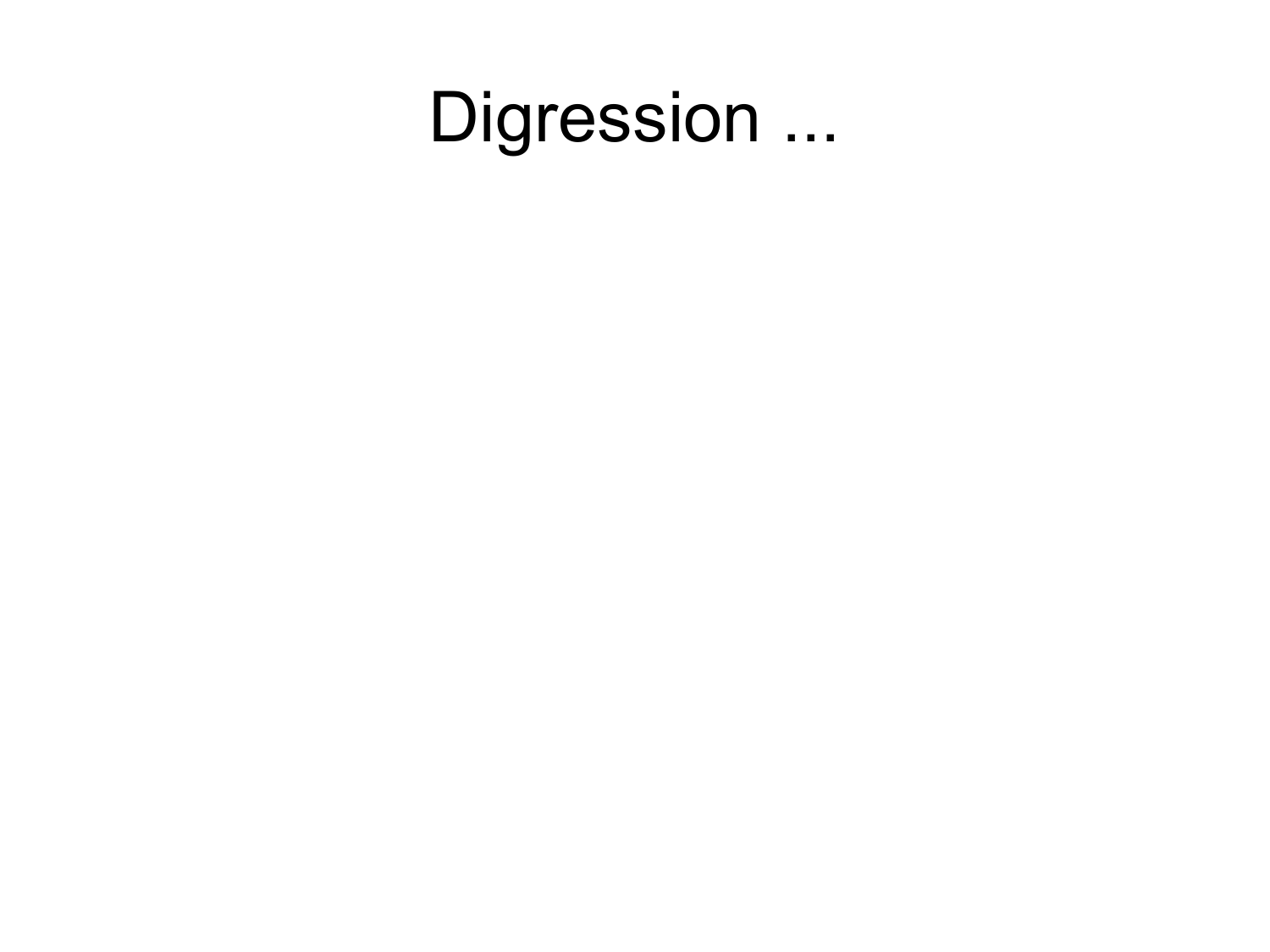### Towards the Management of Meaning?

- Quotes from Online Information 06...
	- Google... metadata is dead.
	- BBC... metadata is key.
- N.B. Both acknowledge severe scalability issues.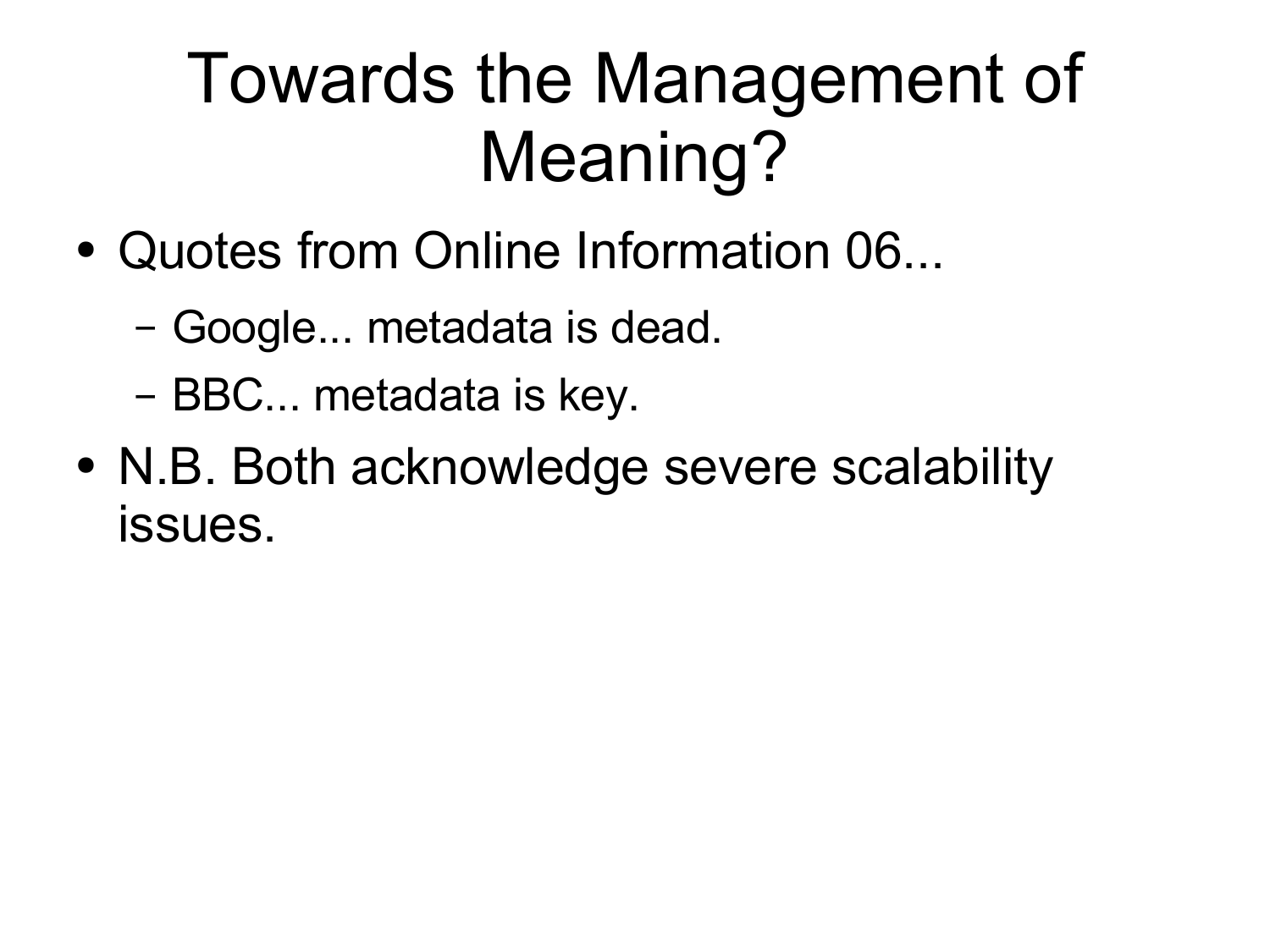### Typical Information Management **Strategy**

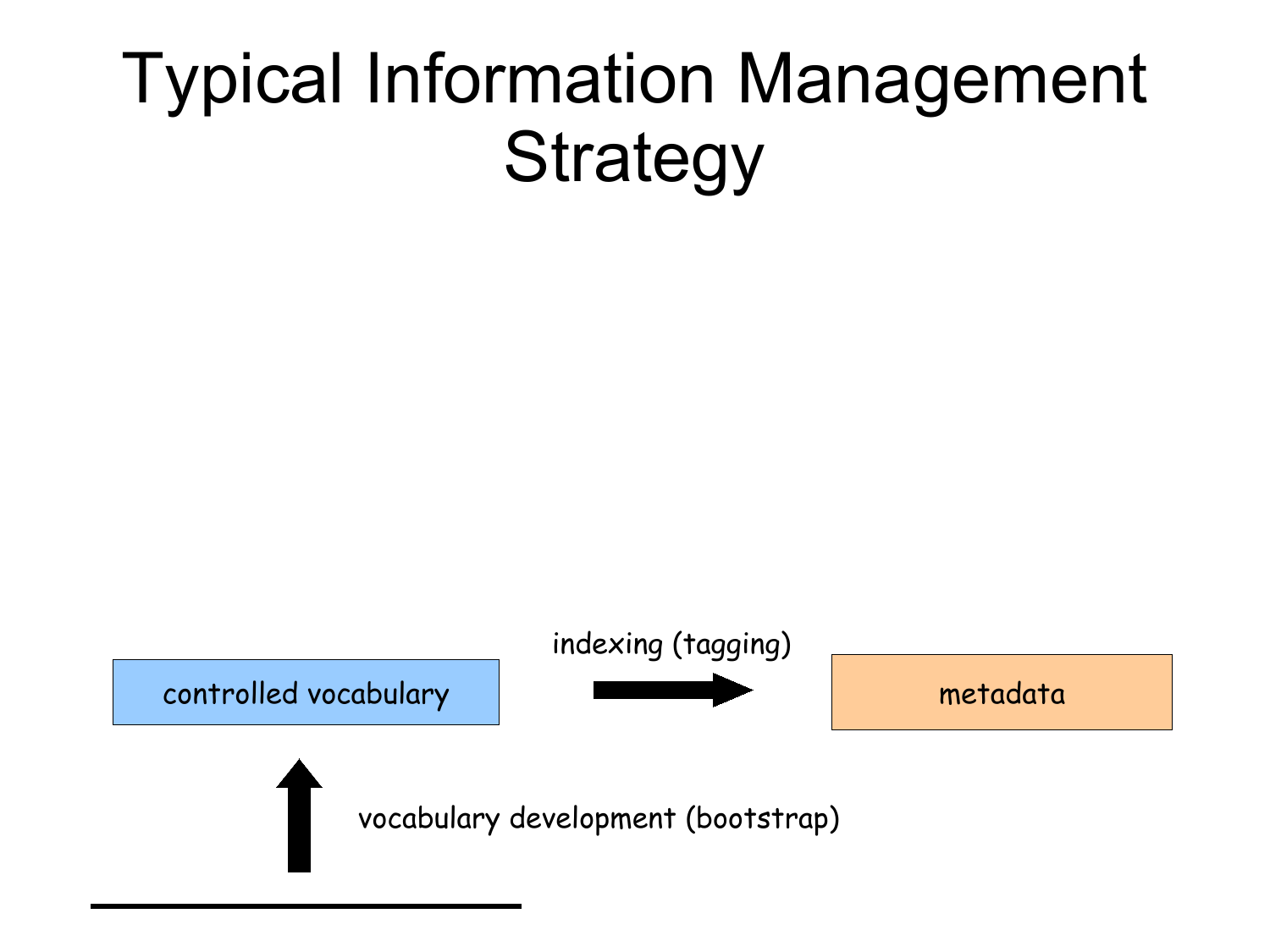# Problems (1)

- Vocabulary Development (Bootstrap)
	- Requires intellectual labour
	- Complex social process
	- Quality control / benchmarking?
	- ➔ Costly and high risk.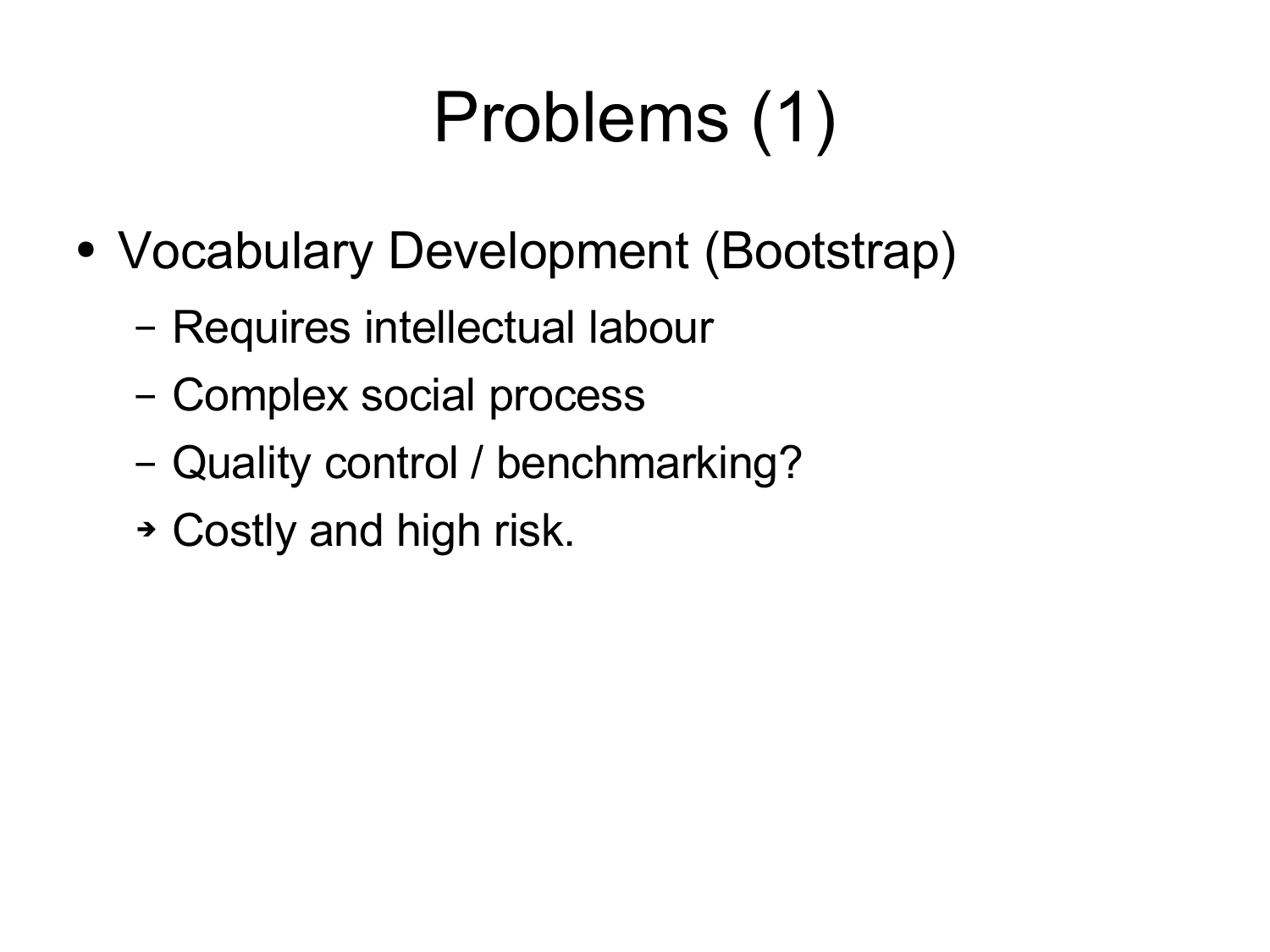# Problems (2)

- Indexing/tagging
	- Automated techniques
		- cost effective?
		- poor performance
	- Manual techniques
		- require intellectual labour, training, quality control (not guaranteed good quality) ...
		- effort (cost) scales with volume of information!
	- Hybrid techniques?
	- ➔ Also costly, high risk.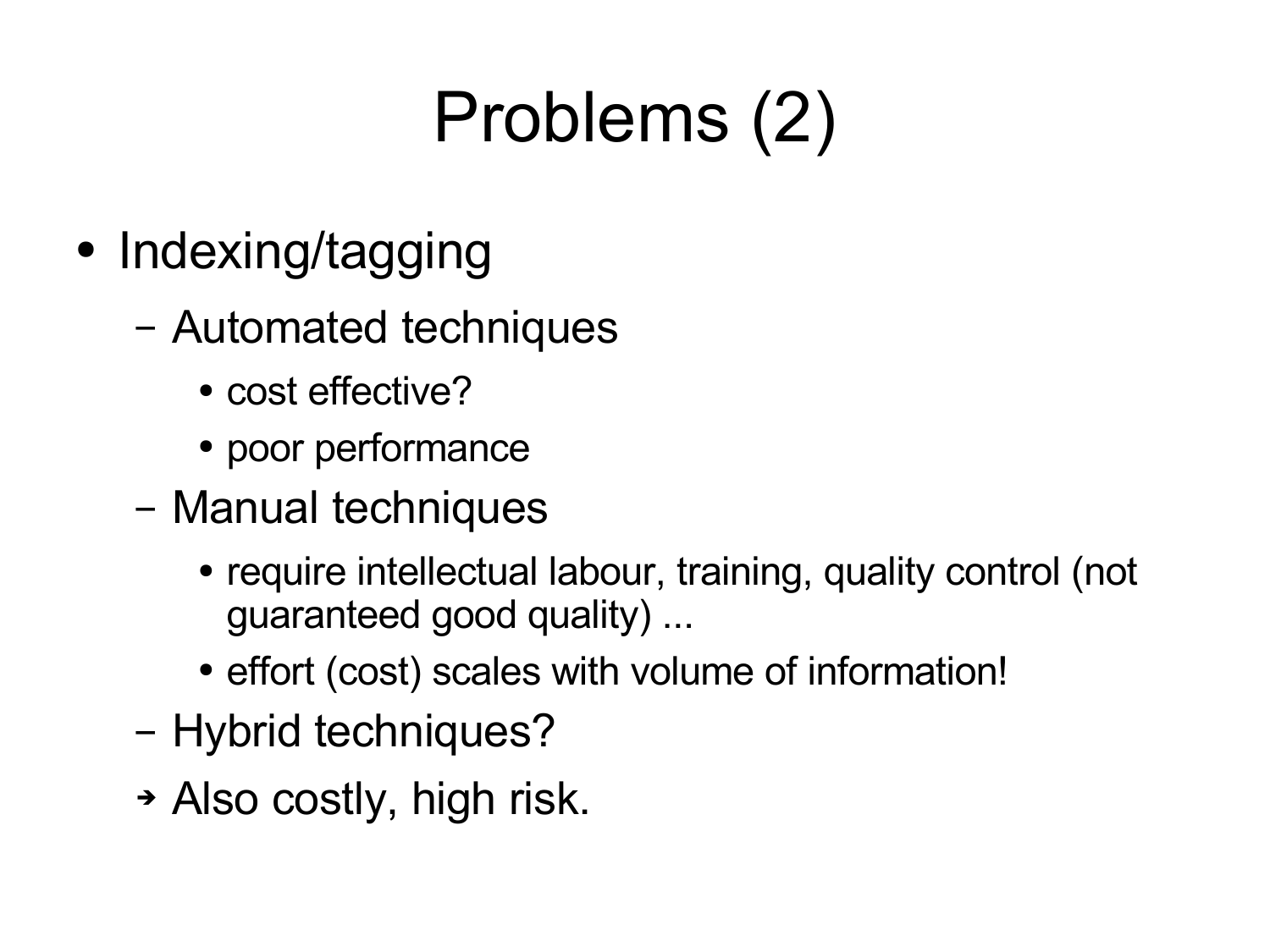### Typical Information Management **Strategy**

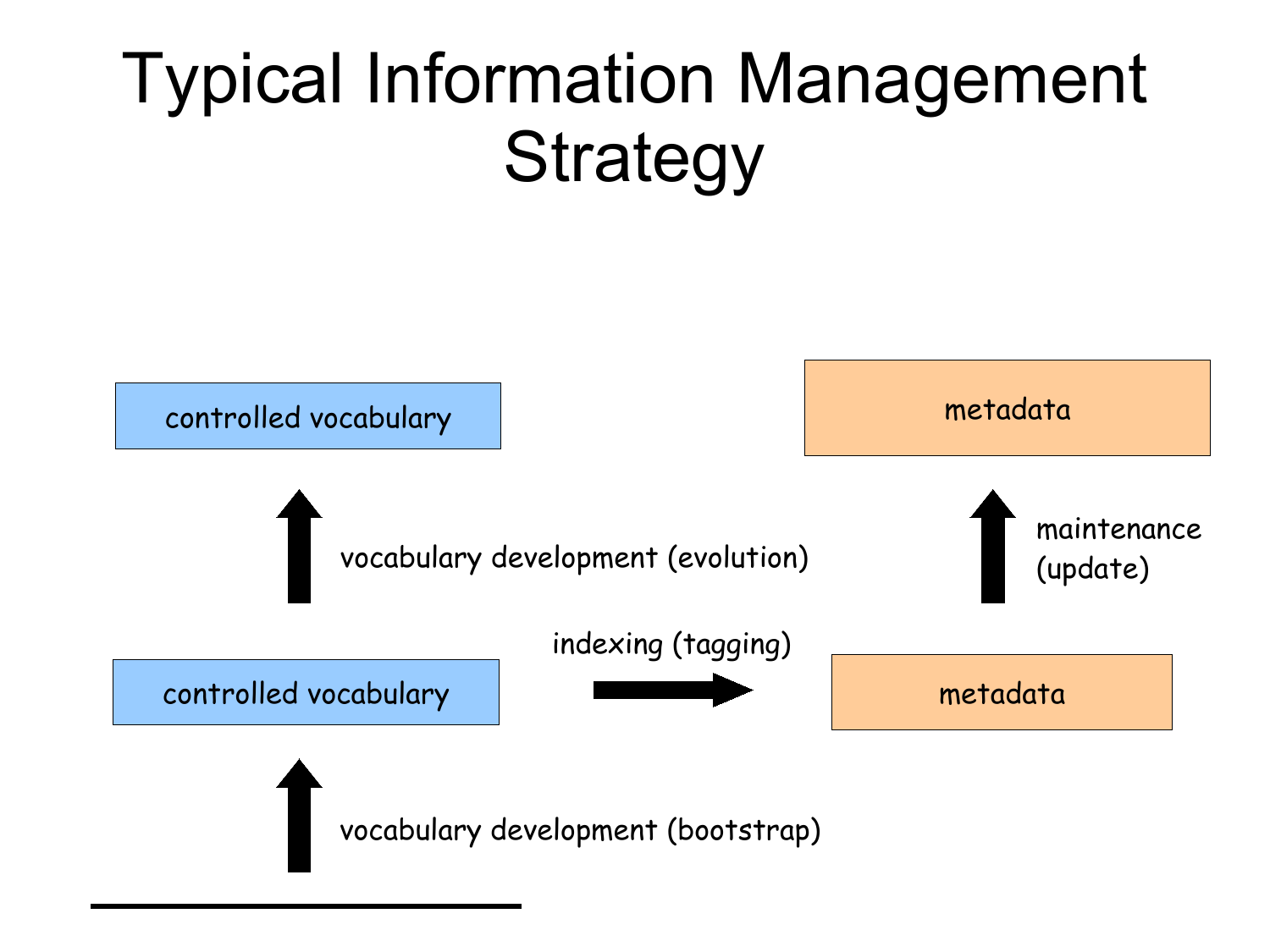## Problems (3)

- Vocabulary development (evolution)
	- Same problems as for bootstrap (cost, risk)
	- How to handle dependency?
	- Change management?
	- ... increased cost & complexity.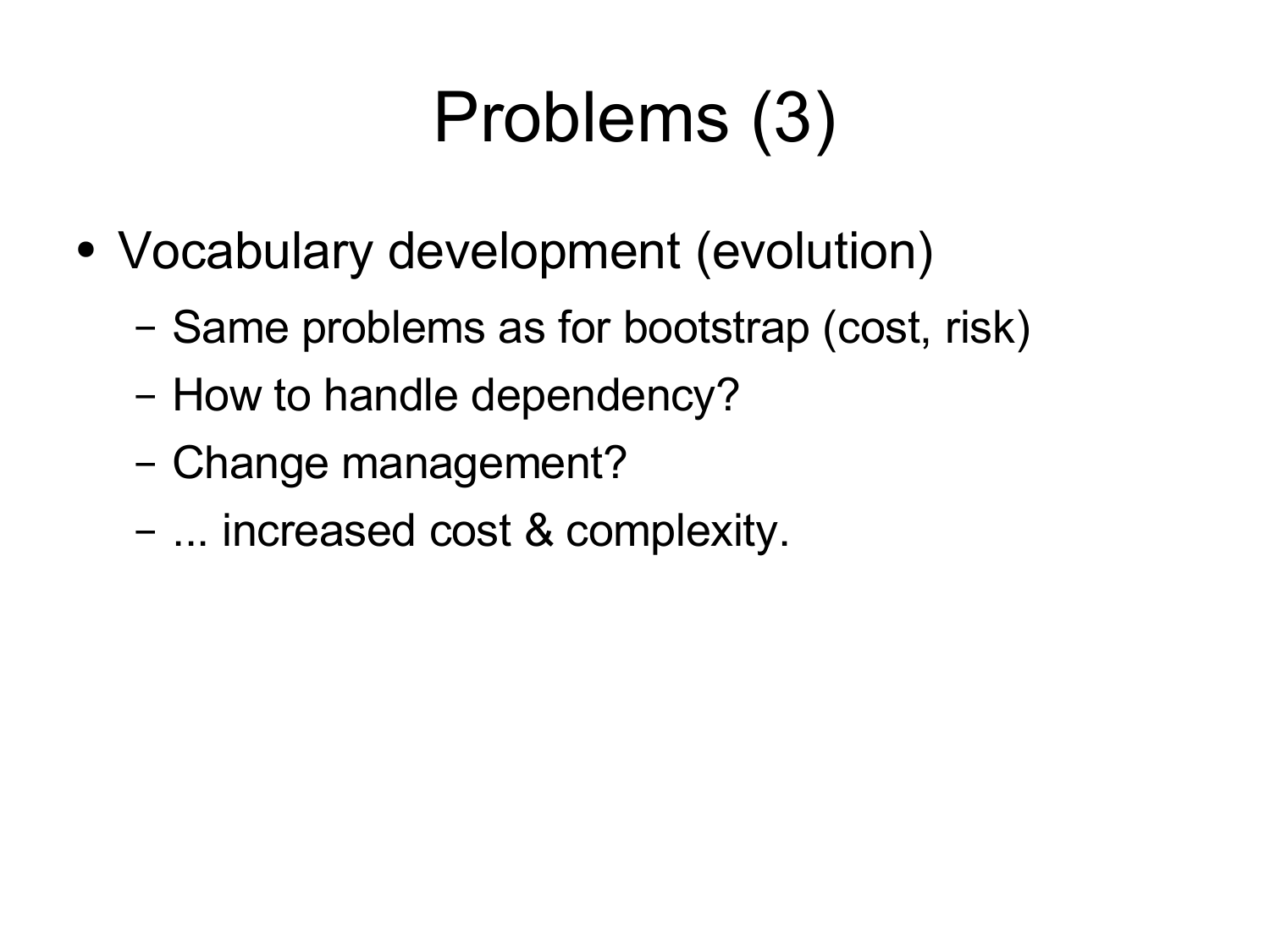# Problems (4)

- Metadata Maintenance
	- Unless old metadata is updated with new vocabulary, end up with heterogeneous metadata ...
	- ... which can lead to unpredictable loss of performance in derived applications.
	- So how update metadata?
		- Manually? Cost, poor scaling.
		- Automatically?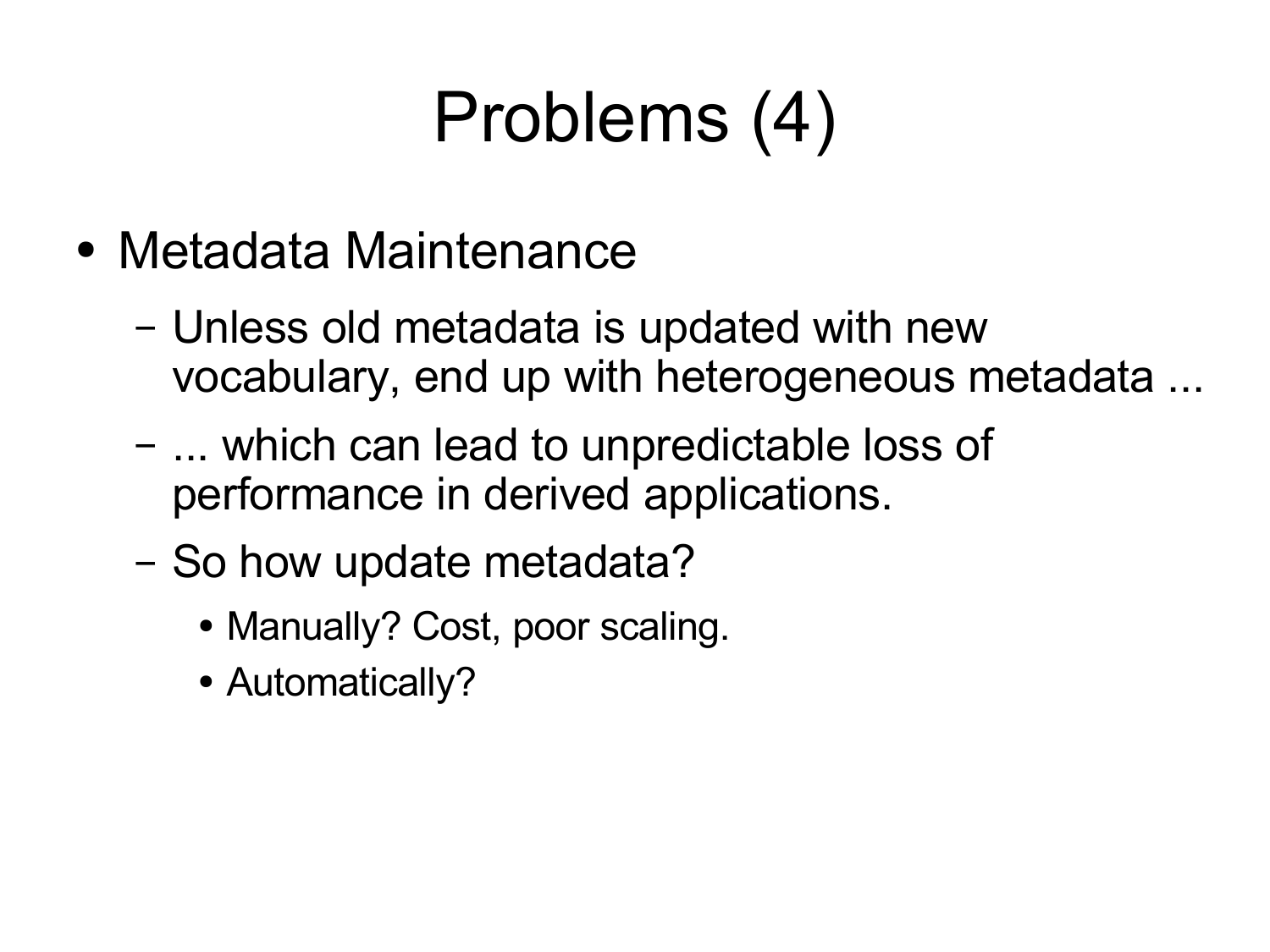### Themes

- Risk management
- Quality control
- Economics of scale
- People and process management
- Humans and computers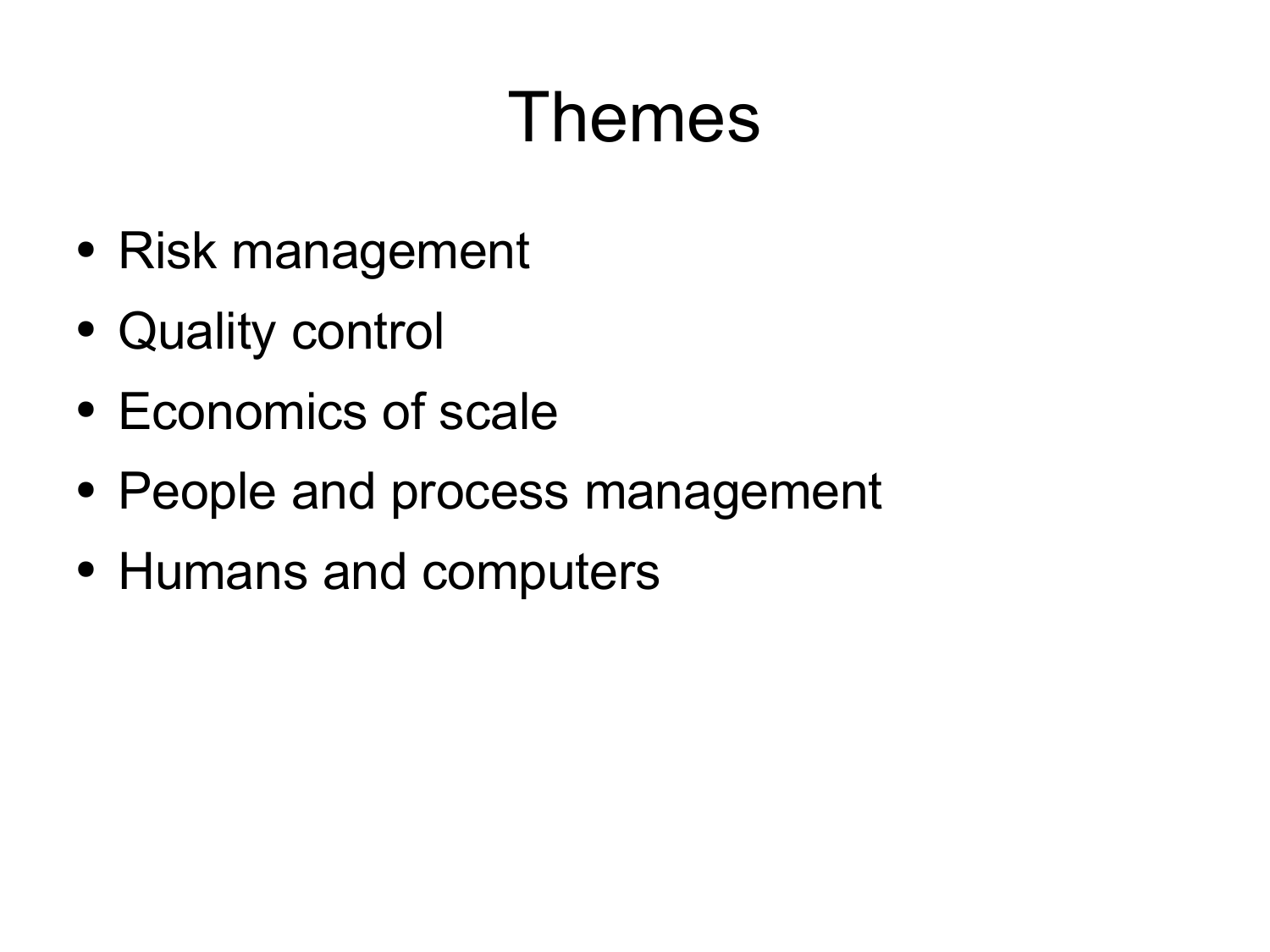## What is needed? (1)

- A theory of change management and version control for controlled structured vocabularies
	- Designed from the ground up to **enable collaboration**, to support **quality control procedures**, to enable the **management of dependencies** between vocabularies and metadata, and to **minimise any/all of the associated costs**.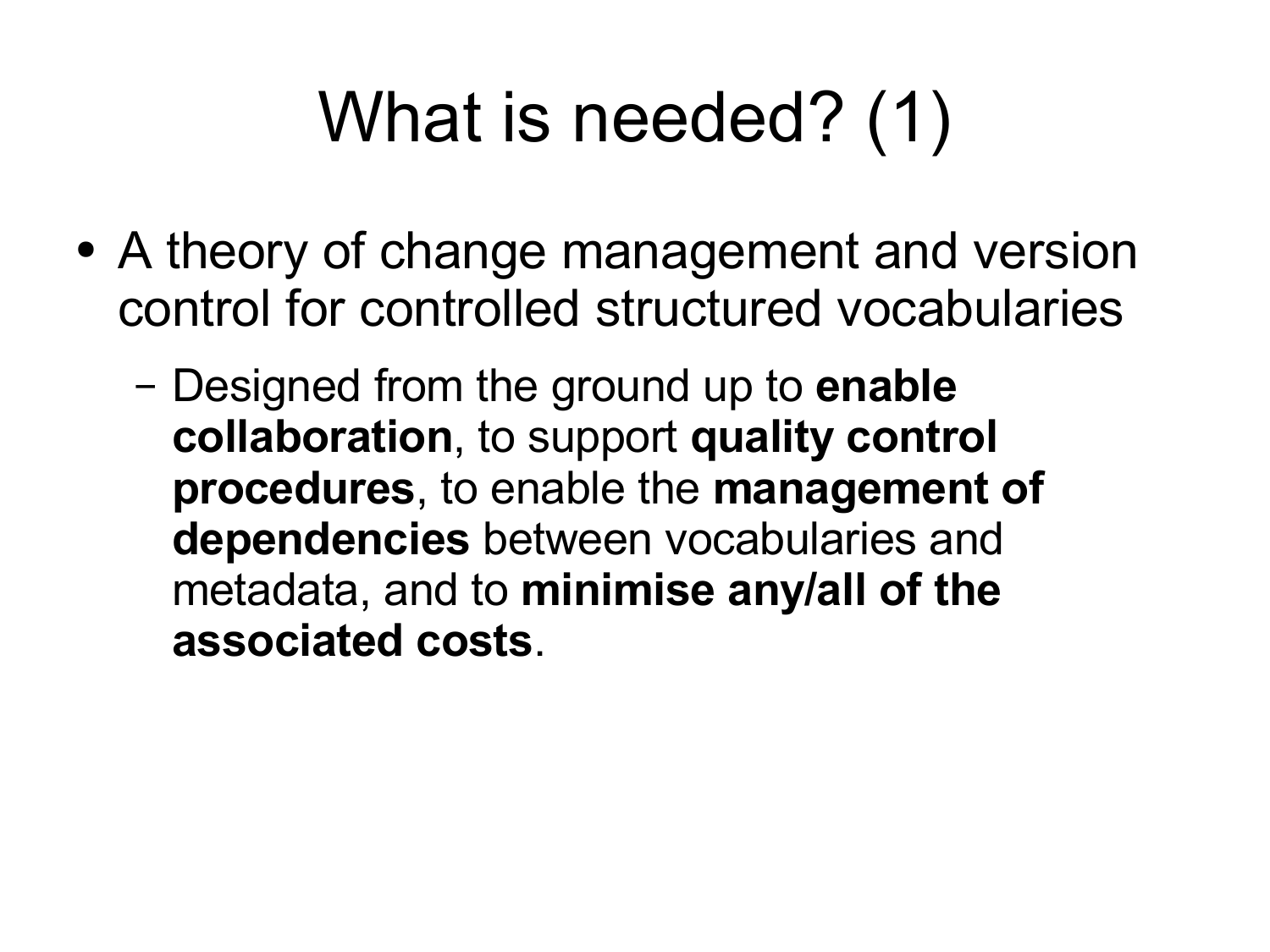## What is needed? (2)

- A coherent, common, and readily understood process model and methodology for the development and maintenance of controlled structured vocabularies
	- Designed from the ground up to **facilitate rich interaction, communication and feedback** between people with specialised skills and knowledge, to enable **management and control of risk**, and to **integrate multiple strategies for the objective evaluation** of the vocabulary into the development process.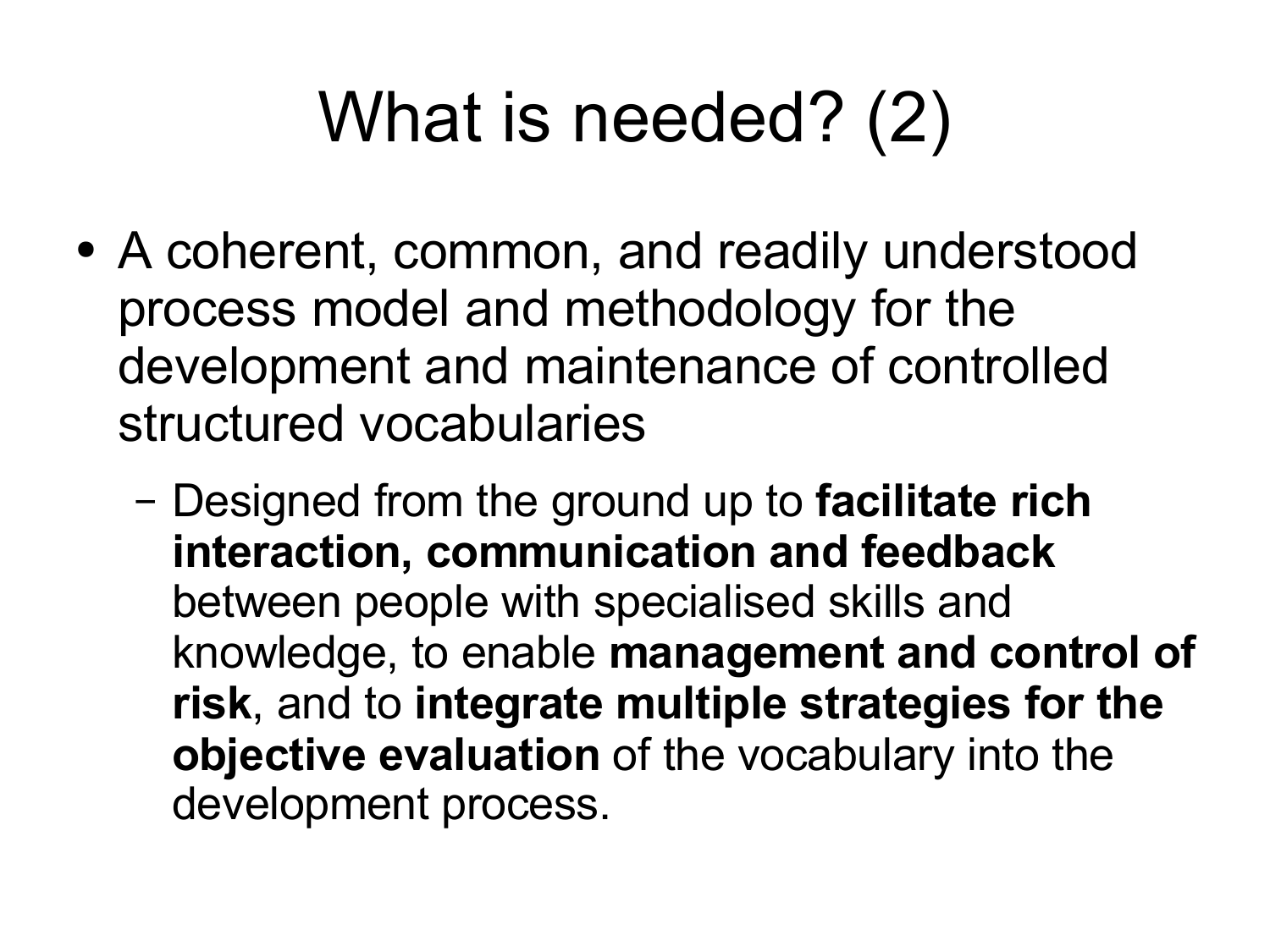## What is needed? (3)

- Development tools where both the theory of change management and the process model and methodology determine the design of the user environment and the ways in which users can interact.
	- I.e. Tool design informed by an understanding that the role of the tool is to support and enable a social process.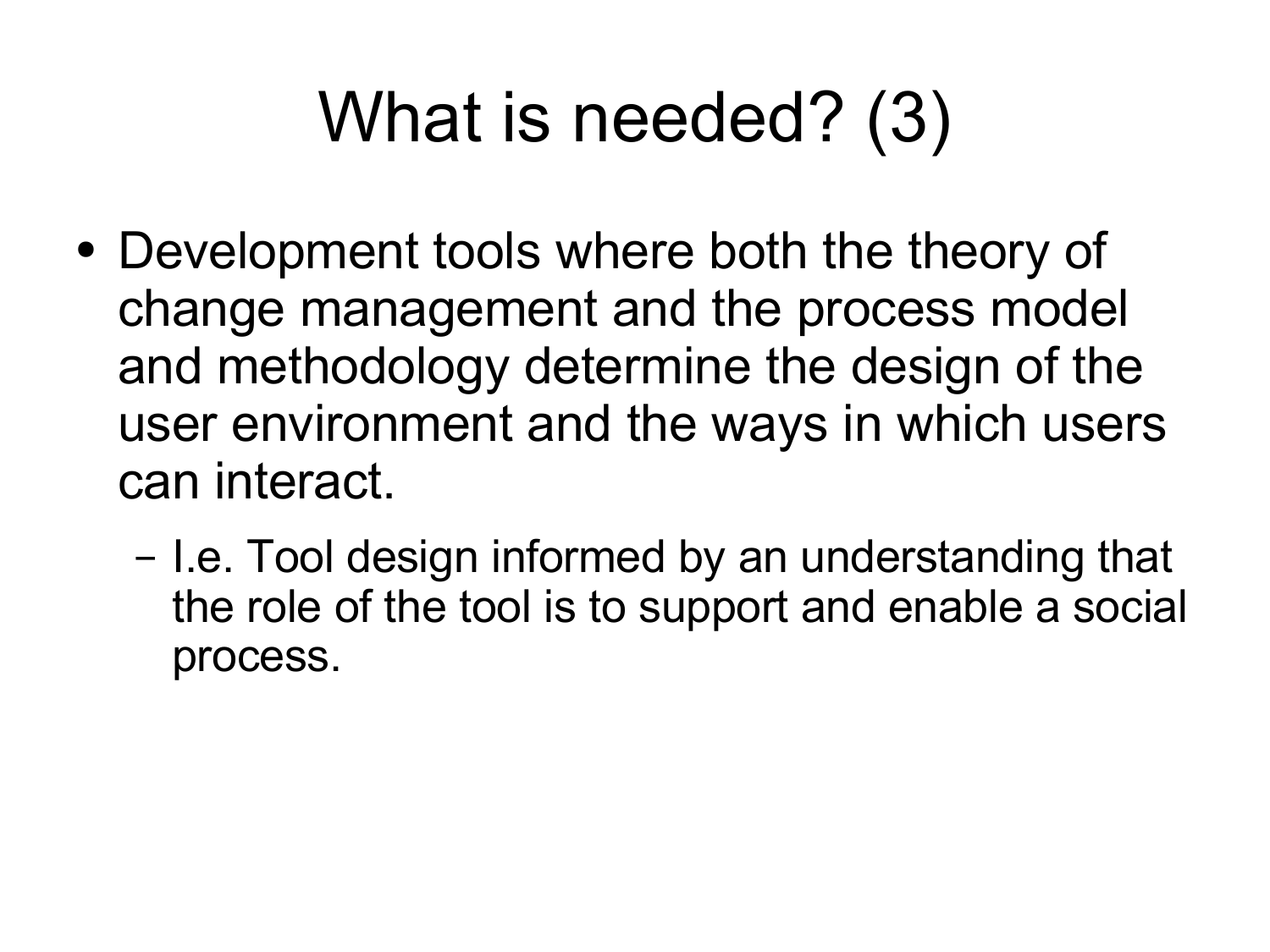### Themes

- Human effort where it is indispensable
	- How do you balance computational and intellectual capabilities in a comfortable and complimentary way?
- Practical, social challenges
	- The technology is way ahead of the business!